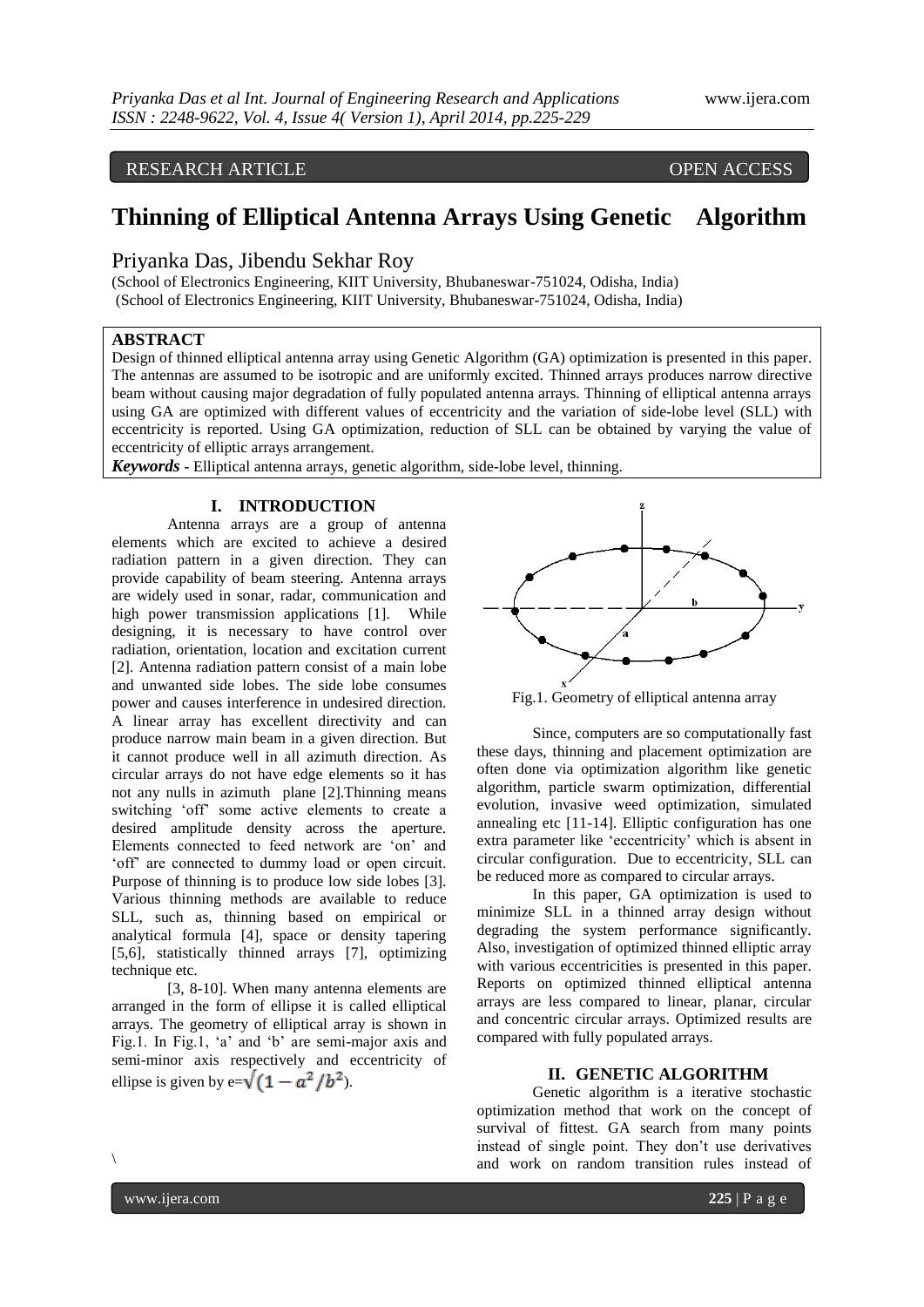deterministic rules [15]. In this paper, programming for GA is done using MATLAB coding. A flowchart of GA is shown in Fig.2.



Fig.2. Flowchart for GA optimization

The thinning and optimization approach is shown in the following:

Step 1: The rightmost element of array is considered as start point. Rest of the elements are encoded along counter clockwise. When an element in some position is kept "off", it is encoded as "0", otherwise 'on' elements are encoded as '1'. Hence, antenna arrays are encoded as binary code.

Step 2: Create a population size i.e., the number of individuals or chromosomes considered in one generation.

Step 3: Peak side lobe level (PSLL) of each individual is calculated. The fitness function is designed as: fitness=PSLL.

Step 4: Selection procedure- The selection of population is according to the fitness of individuals. Individuals possessing high fitness value have a priority for remaining to the next generation. Otherwise it will be discarded. A new generation is produced. There are many strategies like roulettewheel, tournament, rank selection etc.

Step 5: Crossover- The chromosomes of population were coupled randomly and the paired chromosomes cross at some point. Crossover may be single point, two points, uniform, half -uniform cross over.

Step 6: Mutation: This operator modifies bit string in a single individual using random change. A new population is generated.

Step 7: Iteration- Fitness value of each individual in the new population is calculated and then the best and the worst solution are found. The worst solution is replaced with the best one.

Steps are repeated until it meets the stopping criteria and optimal solution appears.

# **III. ELLIPTICAL ARRAY THINNING USING GA**

In this paper, four cases of elliptical arrays are considered with element number 40, 100, 140 and 200. Inter element spacing is kept constant and eccentricity is varied for each case. The SLL is defined as  $SLL(dB)=20log_{10}(amplitude of side-lobe/$ amplitude of main lobe). SLL changes with different 'on' and 'off' condition of antenna elements. The maximum amplitude of SLL for particular combination is termed as  $SLL_{\text{max}}$ . GA optimization is applied to achieve minimum SLL,  $min(SLL_{max})$  for each case. The overall radiation pattern changes when many antenna elements are combined together in an array [16]. This is due to the array factor (AF) which quantifies the effect of combining radiating element without taking a specific radiation pattern into account. If the value of AF is large, all isotropic sources radiate high level of power, which leads to interference [2, 17]. GA is used to control the positions on "on" and "off" elements in the elliptical array [18]. Overall radiation pattern of array antenna is given by array factor (AF) multiplied with radiation pattern of antenna [1, 2]. The geometry of elliptical array with co-ordinate system is presented in Fig. 3.



In XY plane, the array far field function for Elliptic array is given by: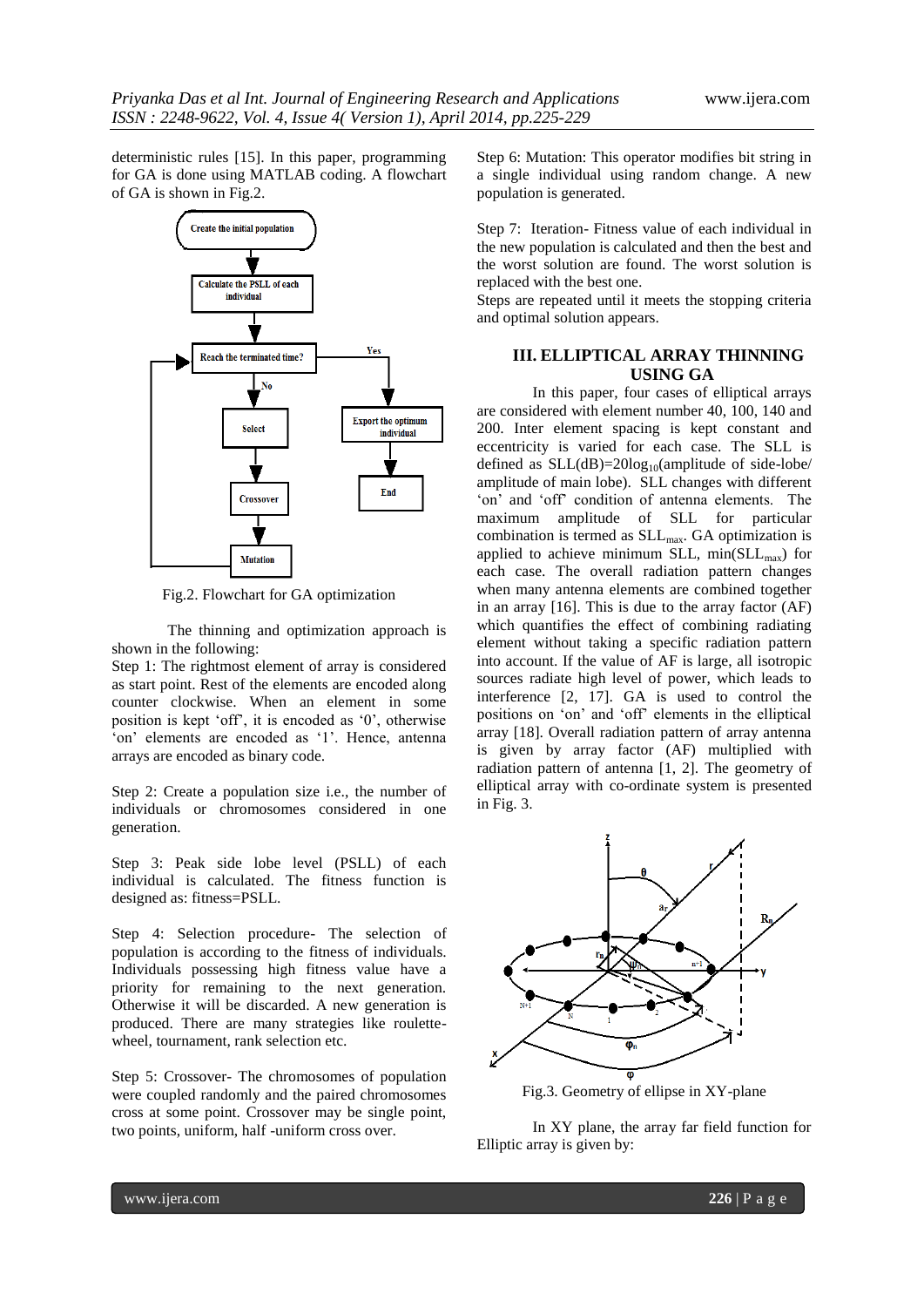(7)

$$
E(r, \varphi, \theta) = \sum_{n=1}^{N} a_n \frac{e^{-j\beta R_n}}{R_n}
$$
 (1)

$$
R_n = r - sin\theta(xcos\varphi_n a_x + ysin\varphi_n a_y)
$$
 (2)

When centre of the ellipse lie at the origin on x-y plane, the rectangular co-ordinate system equation of ellipse is given by:

$$
x = a \cos \varphi \tag{3}
$$

$$
y = b \sin \varphi \tag{4}
$$

Where, φ is the azimuth angle measured from positive x-axis and  $\theta$  is the elevation angle measured form positive z-axis.

Also eccentricity *e* of an ellipse is defined as:

$$
e = \frac{c}{a} = \sqrt{1 - \frac{b^2}{a^2}}
$$
  
\n
$$
c = \sqrt{a^2 + b^2}
$$
\n(5)

Where, *c* is the half of the distance between two focus, when centre lie at the origin of *x-y* plane.

So, the equation of an ellipse becomes:

$$
R_n = r - sin\theta (acos\varphi cos\varphi_n a_x + b sin\varphi sin\varphi_n a_y)
$$

Where, 
$$
\varphi_n = \frac{2\pi(n-1)}{N}
$$
 (8)

is the angular position of the n-th element in *x-y* plane.

Generally, Array Factor of ellipse can be written as:  
\n
$$
AF(\theta,\varphi) = \sum_{n=1}^{N} A_n e^{j(\alpha_n + kR_n, \alpha_r)}
$$
\n(9)

 $a_r = \sin\theta \cos\phi \ a_x + \sin\theta \sin\phi \ a_y + \cos\theta \ a_z$  (10) Here, N is the number of antenna in a array,  $A_n$  is the excitation amplitude of n-th element,  $\alpha_n$  is the relative phase of n-th element of array,  $R_n$  is the position vector,  $a_r$  is the unit vector and k is a wave number.

Substituting Eq.  $(7)$  & Eq.  $(10)$  in Eq.  $(9)$ , Array Factor of elliptical array can be expresses as:

$$
AF(\theta, \varphi) = \sum_{n=1}^{N} A_n(\exp(jk\sin\theta(\alpha\cos\varphi_n\cos\varphi + b\sin\varphi_n\sin\varphi)))
$$
\n(11)

#### **IV. OPTIMIZED RESULTS**

Inter-element spacing and eccentricity is kept constant at  $d=0.3\lambda$  and  $e=0.6$  respectively in all the cases in optimization. The value of k for all elliptical arrays is  $6.75 \text{ m}^{-1}$ , that is, frequency is 322.45MHz.

GA optimized result for 40 element thinned elliptic array is compared with fully populated elliptic array in Fig. 4. Minimum SLL for fully populated array is given by -8dB and for GA optimized thinned array, SLL is given by -15.1dB. Here, the number of 'on' elements is 20, filled ratio is 50%.



Fig.4. Array factor for 40 element elliptic array

GA optimized results for 100 elements thinned elliptic array is compared with fully populated elliptic array in Fig.5. Minimum SLL for fully populated array is given by -8dB and for GA optimized thinned array, minimum SLL is given by - 15.24dB. Here, number of "on" elements is 51, filled ratio is 51%.



Fig.5. Array factor for 100 element elliptic array

GA optimized result for 140 elements thinned elliptic array is compared with fully populated elliptic array in Fig.6. Minimum SLL for fully populated array is given by -8dB and for GA optimized thinned elliptic array, minimum SLL is given by -10.21dB. Here, number of "on" elements is 62, filled ratio is 44.28%.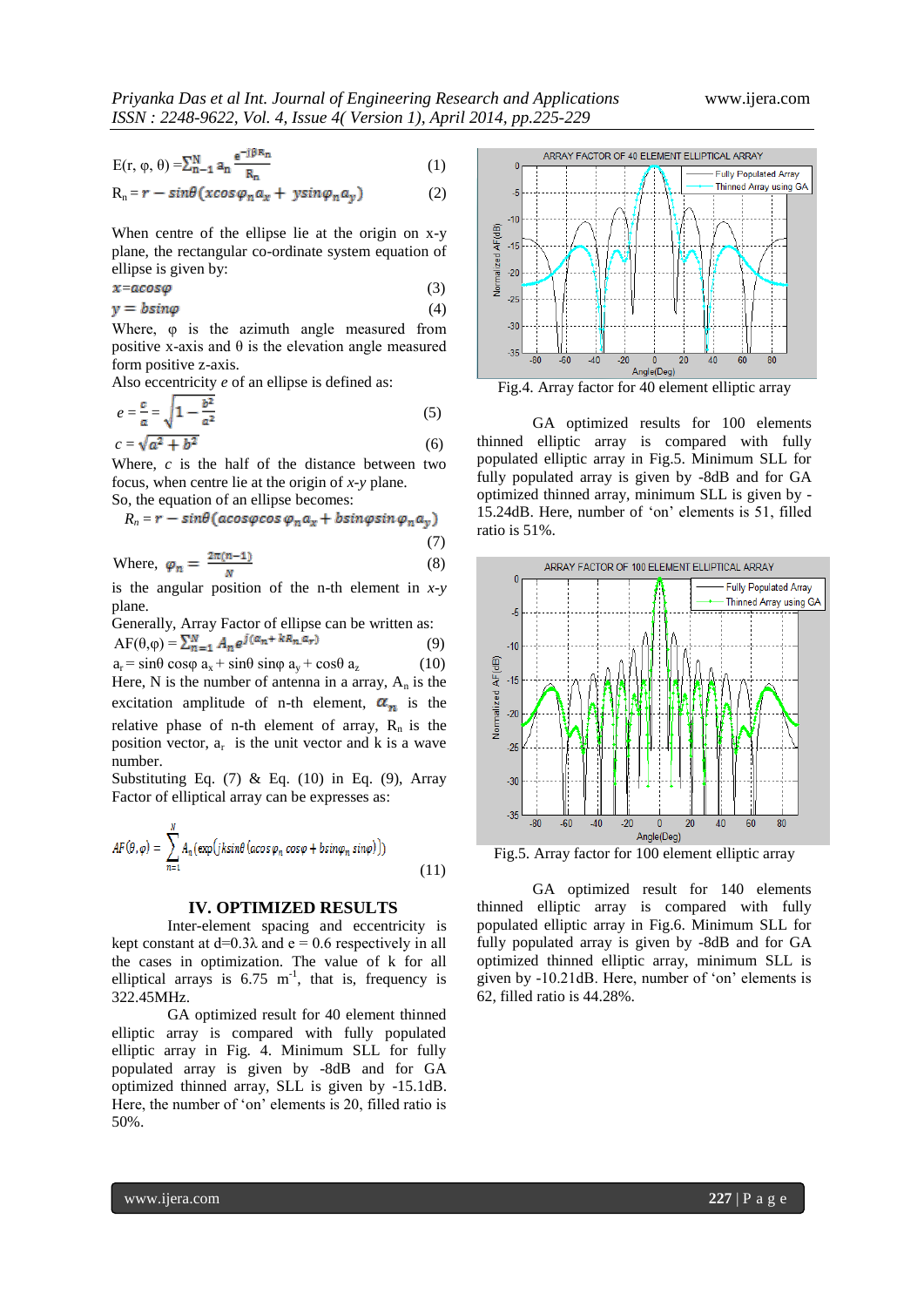

Fig.6. Array factor for 140 element elliptic array

GA optimized result for 200 element thinned elliptic array is compared with fully populated elliptic array in Fig.7. Minimum SLL for fully populated elliptic array is given by -8.4dB and for thinned elliptic array, minimum SLL is given by -10.58dB. Here, the number of 'on' elements is 98, filled ratio is 49 %.



Fig.7. Array factor for 200 element elliptic array

|                                        |             | Variations of minimum |             | <b>SLL</b>  | with        |  |  |  |
|----------------------------------------|-------------|-----------------------|-------------|-------------|-------------|--|--|--|
| eccentricity are tabulated in Table 1. |             |                       |             |             |             |  |  |  |
| Ecc                                    | $e = 0.4$   | $e = 0.5$             | $e = 0.6$   | $e = 0.7$   | $e = 0.8$   |  |  |  |
| entr                                   |             |                       |             |             |             |  |  |  |
| icit                                   |             |                       |             |             |             |  |  |  |
| V                                      |             |                       |             |             |             |  |  |  |
| $N =$                                  | $SLL_{max}$ | $SLL_{max}$           | $SLL_{max}$ | $SLL_{max}$ | $SLL_{max}$ |  |  |  |
| 200                                    | —           |                       |             |             |             |  |  |  |
|                                        |             |                       |             |             |             |  |  |  |
|                                        | 10.02d      | 11.12d                | 15.58d      | 10.32d      | 9.76dB      |  |  |  |
|                                        | в           | в                     |             | в           |             |  |  |  |
|                                        |             |                       |             |             |             |  |  |  |

| $N =$ | $SLL_{max}$     | $\rm SLL_{max}$ | $SLL_{max}$     | $SLL_{max}$     | $SLL_{max}$ |
|-------|-----------------|-----------------|-----------------|-----------------|-------------|
| 140   |                 |                 |                 |                 |             |
|       |                 |                 |                 |                 |             |
|       | 10.23d          | 10.13d          | 10.15d          | 10.17d          | 10.1dB      |
|       | в               | в               | В               | B               |             |
| $N =$ | $\rm SLL_{max}$ | $\rm SLL_{max}$ | $\rm SLL_{max}$ | $\rm SLL_{max}$ | $SLL_{max}$ |
| 100   |                 |                 | $=$             |                 |             |
|       |                 |                 |                 |                 |             |
|       | 15.14d          | 15.15d          | 15.17d          | 15.15d          | 15.16d      |
|       | B               | в               | В               | B               | B           |
| $N =$ | $SLL_{max}$     | $SLL_{max}$     | $SLL_{max}$     | $SLL_{max}$     | $SLL_{max}$ |
| 40    |                 |                 | $=$             |                 |             |
|       |                 |                 |                 |                 |             |
|       | 15.1dB          | 15.1dB          | 15.1dB          | 15.1dB          | 15.2dB      |

Table.1. Comparison of maximum SLL between arrays by varying eccentricity where spacing is fixed at  $d = 0.3λ$ .

#### **V. CONCLUSION**

Inter-element spacing between antennas is kept uniform, but, when thinning is applied, due to some "off" elements, the spacing becomes nonuniform. Also, due to change in eccentricity parameter, 'on', 'off' arrangement of ellipse varies. When eccentricity is increased, the distance between the array components decreases which help to reduce side lobe level but enhances the main lobe beamwidth. On the other hand, on decreasing the value of eccentricity better directivity is obtained with reduced main lobe beam-width. A good reduction in SLL is obtained in all the cases. But, inter-element spacing is not varied. Attention is paid only to find the optimum position of array to reduce SLL.

#### **REFERENCES**

- [1] A. S. Zare, " Elliptical antenna array pattern synthesis with fixed side lobe level and suitable main beam beam-widthby Genetic algorithm", *Majlesi Journal of Telecommunications Devices Vol. 1, No. 4*, *pp-113-120,* December 2012.
- [2] A. A. Lotfi, M. Ghiamy, M.N. Moghaddasi, R. A. Sadeghzadeh, "An Investigation of Hybrid Elliptical Arrays, *Iranian Journal Of Electrical And Computer Engineering, Vol. 7, No. 2*,*pp-98-106,* Summer-Fall 2008.
- [3] R. L. Haupt, "Thinned Arrays Using Genetic Algorithms," *IEEE Trans. Antennas and Propagation, vol.42, no. 7, pp. 993-999*, 1994.
- [4] S. J. Blank and M. F. Hutt, "On the Empirical Optimization of Antenna Arrays," *IEEE Antennas and Propagation Magazine, vol. 47, issue 2, pp. 58-67*, April 2005.
- [5] W.P.M. N Keizer, "Synthesis of Thinned Planar Circular and Square Arrays using